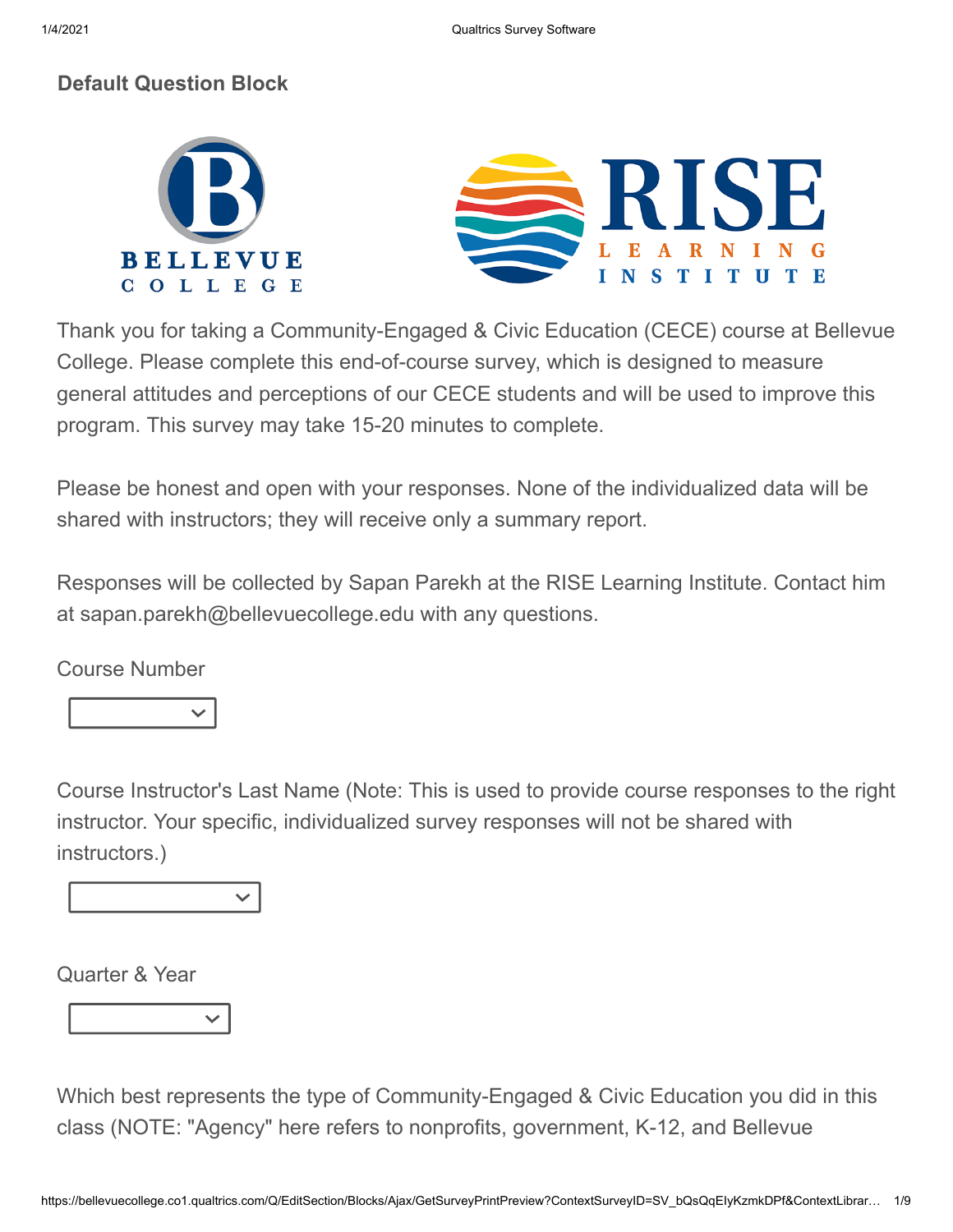## 1/4/2021 Qualtrics Survey Software

College)? If you do not know the answer, check with your instructor or choose what best reflects what you did in class.

 $\bigcup$  Single Shift Direct Service (volunteering once with a non-profit / government agency in the community)

| $\bigcap$ Ongoing Direct Service (volunteering multiple times with a non-profit / government |
|----------------------------------------------------------------------------------------------|
| agency in the community or remotely and/or working on a project as determined by you         |
| and the agency)                                                                              |

- Project-Based Service-Learning (working on a project individually or in teams with a nonprofit or government client, often with a deliverable and pre-planned by the instructor)
- Community-Engaged Research (conducting research and/or analysis with/for a agency)
- $\bigcirc$  Civic Education (engaging with community issues usually without a partner agency to change personal or community behaviors through education, advocacy, or democratic participation)
- Community Economic Engagement (partnering with small for-profits as a form of community support or revitalization)
- $\bigcirc$  Philanthropy (organizing a fundraiser or drive for a recipient agency not as a task given while volunteering with an agency)
- Other
- $\bigcap$  I don't know.

Did you volunteer with, do a project with, or partner with an **external agency** (nonprofit, government, Bellevue College office, or small business) as a part of your class?

- Yes
- No
- **O** I Don't Know

Name of the agency or business with which you partnered. (list all if multiple)

Please respond as honestly as possible, relying on your current beliefs or attitudes toward the particular issues raised. Indicate your level of agreement with each statement. (CECE = communityengaged, service-learning, or civic component)

I know at least one way to make a positive impact on a challenging community issue. Strongly <sup>Strongly</sup> Agree Disagree <sup>Strongly</sup><br>Agree **Disagree**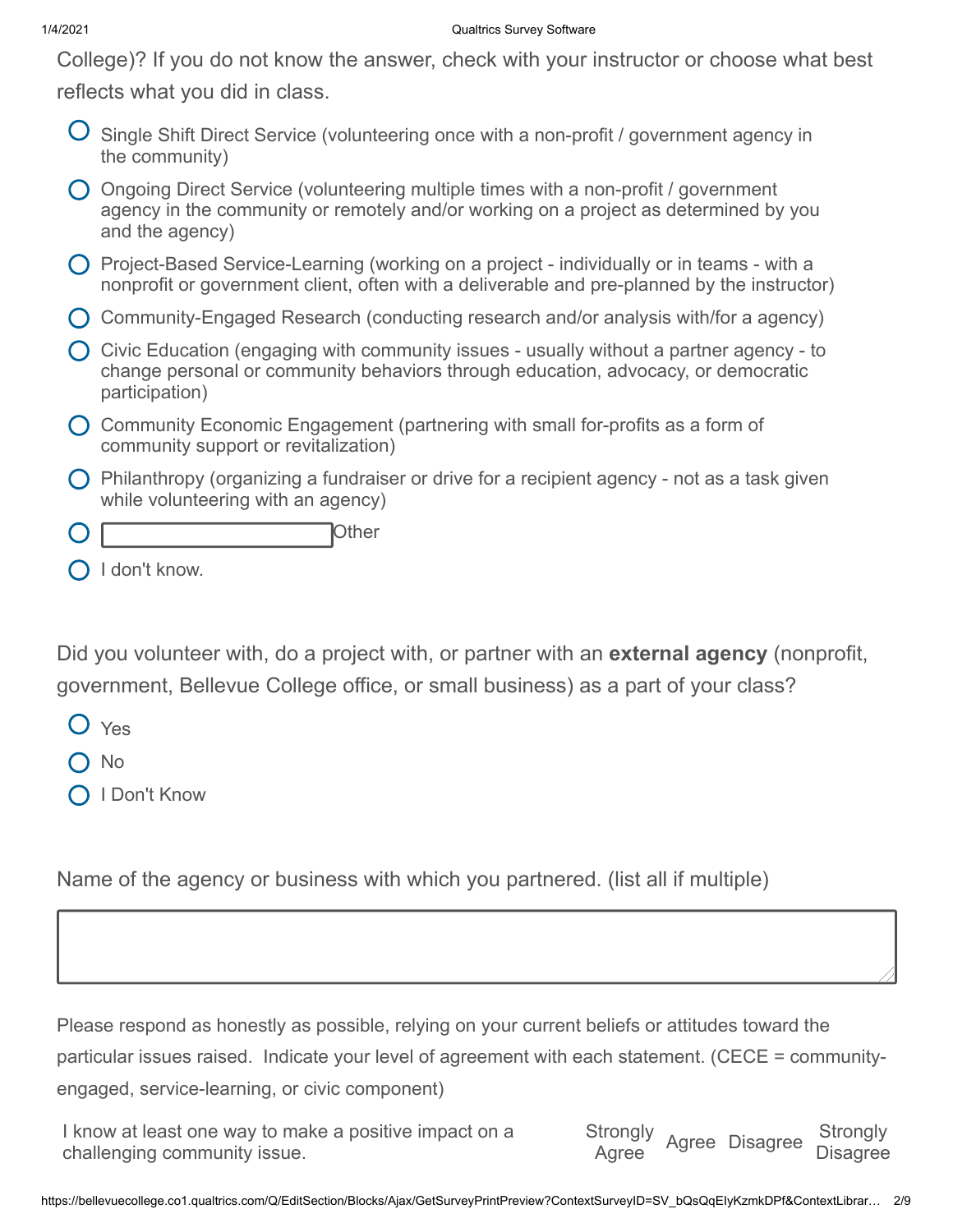I have a good, research- or experience-based understanding of at least one need or problem facing the community in which I live.

I learn course content best when connections are made to real-life situations.

The idea of combining coursework with projects or volunteering in the community should be practiced in more courses at this college.

I understand why the class has a service-learning / CECE component.

I plan to volunteer or participate in the community after the course ends.

I feel comfortable reflecting on personal experiences in meaningful, deep, and action-oriented ways.

I personally can make a difference in my community.

Please respond as honestly as possible, based on your experience in the class. Indicate your level of agreement with each statement. (CECE = community-engaged, service-learning, or civic component)

| The CECE experience helped me meet my course<br>objectives.                              | Strongly<br>Agree | Agree L |
|------------------------------------------------------------------------------------------|-------------------|---------|
|                                                                                          |                   |         |
| The CECE component seemed well-integrated into the<br>course.                            | Strongly<br>Agree | Agree L |
|                                                                                          |                   |         |
| I felt mostly prepared to engage with the community<br>partner. (Skip if no partner.)    | Strongly<br>Agree | Agree D |
|                                                                                          |                   |         |
| The instructor seemed excited about the course's service-<br>learning or CECE component. | Strongly<br>Agree | Agree D |
|                                                                                          |                   |         |
|                                                                                          |                   |         |

I had opportunities to reflect on and process the community / civic experience.

My volunteering or project benefited the community / environment.

| $\subset$                                     | $\bigcap$                                     | $\Box$          |                                    |
|-----------------------------------------------|-----------------------------------------------|-----------------|------------------------------------|
| Strongly<br>Agree                             | Agree                                         | Disagree        | <b>Strongly</b><br>Disagree        |
| $\bigcap$                                     | $\bigcap$                                     | O               |                                    |
| <b>Strongly</b><br>Agree                      | Agree                                         | Disagree        | Strongly<br>Disagree               |
| $\bigcap$                                     | $\bigcap$                                     | O               |                                    |
| <b>Strongly</b><br>Agree                      | Agree                                         | <b>Disagree</b> | Strongly<br>Disagree               |
| $\left( \begin{array}{c} \end{array} \right)$ | $\left(\begin{array}{c} 1 \end{array}\right)$ | ( )             |                                    |
| <b>Strongly</b><br>Agree                      | Agree                                         | Disagree        | <b>Strongly</b><br><b>Disagree</b> |
| $\left( \begin{array}{c} \end{array} \right)$ | $\bigcap$                                     | O               |                                    |
| Strongly<br>Agree                             | Agree                                         | Disagree        | Strongly<br>Disagree               |
| $\Box$                                        | $\bigcap$                                     | $\bigcap$       |                                    |
| Strongly<br>Agree                             | Agree                                         | <b>Disagree</b> | Strongly<br><b>Disagree</b>        |
|                                               | $\bigcap$                                     | $\bigcap$       |                                    |
| Strongly<br>Agree                             | Agree                                         | Disagree        | <b>Strongly</b><br>Disagree        |
|                                               |                                               |                 |                                    |

| Strongly<br>Agree |           | Agree Disagree                                | Strongly<br>Disagree                            |
|-------------------|-----------|-----------------------------------------------|-------------------------------------------------|
| ( )               | $\bigcap$ | $\left(\begin{array}{c} 1 \end{array}\right)$ | C                                               |
| Strongly<br>Agree | Agree     | <b>Disagree</b>                               | Strongly<br><b>Disagree</b>                     |
| $\bigcap$         | $\bigcap$ | $\bigcap$                                     | $\left( \ \right)$                              |
| Strongly<br>Agree | Agree     | <b>Disagree</b>                               | Strongly<br><b>Disagree</b>                     |
| $\bigcap$         | $\bigcap$ | $\bigcap$                                     | $\left( \ \right)$                              |
| Strongly<br>Agree | Agree     | <b>Disagree</b>                               | <b>Strongly</b><br><b>Disagree</b>              |
| $\bigcap$         | $\bigcap$ | ( )                                           | $\left( \begin{array}{c} 1 \end{array} \right)$ |
| Strongly<br>Agree | Agree     | <b>Disagree</b>                               | <b>Strongly</b><br><b>Disagree</b>              |
|                   | $\bigcap$ | $\left(\ \right)$                             |                                                 |
| Strongly<br>Agree | Agree     | <b>Disagree</b>                               | Strongly<br><b>Disagree</b>                     |
|                   |           |                                               |                                                 |
|                   |           |                                               |                                                 |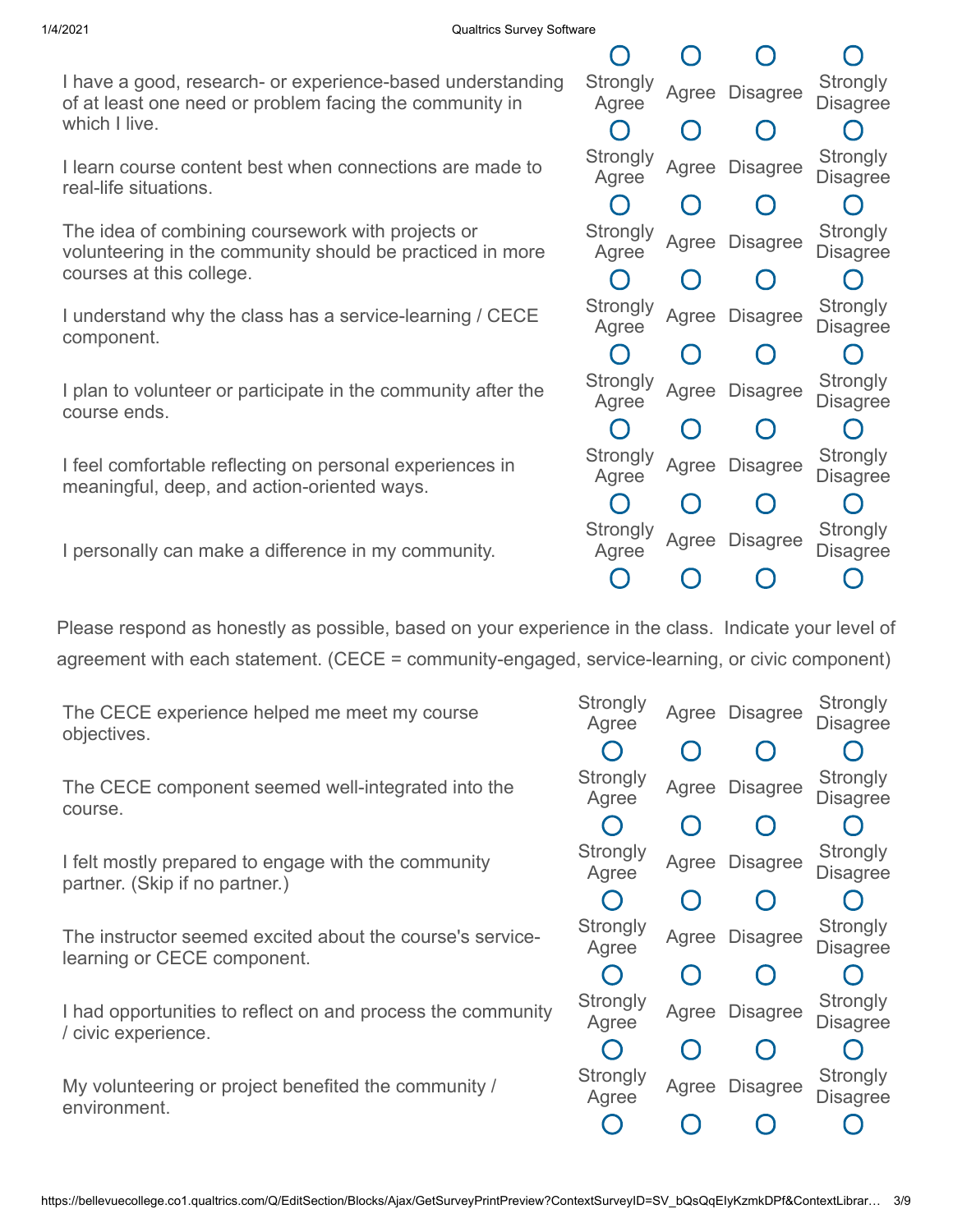Please respond as honestly as possible, based on your experience with the partner organization.

Indicate your level of agreement with each statement.

| My contact at the partner organization gave me<br>adequate support.        | Strongly<br>Agree | Agree | <b>Disagree</b>                   | Strongly<br><b>Disagree</b> |
|----------------------------------------------------------------------------|-------------------|-------|-----------------------------------|-----------------------------|
|                                                                            |                   |       |                                   |                             |
| My responsibilities were clear.                                            | Strongly<br>Agree | Agree | <b>Disagree</b>                   | Strongly<br><b>Disagree</b> |
|                                                                            |                   |       |                                   |                             |
| My volunteering or project was important to the partner<br>organization.   | Strongly<br>Agree |       |                                   | Strongly<br><b>Disagree</b> |
|                                                                            |                   |       | Agree Disagree<br><b>Disagree</b> |                             |
| This would be an excellent partner or service site for<br>future students. | Strongly<br>Agree | Agree |                                   | Strongly<br><b>Disagree</b> |
|                                                                            |                   |       |                                   |                             |
|                                                                            |                   |       |                                   |                             |

Please respond as honestly as possible, based on your current attitudes or beliefs. Indicate your level of agreement with each statement. (CECE = community-engaged, service-learning, or civic component)

I learned something new about myself through the process of doing CECE / service-learning.

I built / practiced skills (e.g. teamwork, communication, conflict management, time management, etc.) that would be useful in other areas of my life.

In this course, I built a meaningful relationship with my peers.

In this course, I built a meaningful relationship with my instructor.

I see the relevance of my area of study to broader social, environmental, civic, or community issues.

I would be open to exploring careers that directly impact the community or environment.

I would consider registering for another service-learning or community-engaged / civic course.

| Strongly<br>Agree                             |                                               | Agree Disagree                                  | Strongly<br>Disagree        |
|-----------------------------------------------|-----------------------------------------------|-------------------------------------------------|-----------------------------|
| $\left( \begin{array}{c} \end{array} \right)$ | ( )                                           | $\Box$                                          |                             |
| Strongly<br>Agree                             | Agree                                         | <b>Disagree</b>                                 | Strongly<br>Disagree        |
| $\cap$                                        | $\bigcap$                                     | $\bigcap$                                       |                             |
| Strongly<br>Agree                             | Agree                                         | Disagree                                        | <b>Strongly</b><br>Disagree |
| $\left( \begin{array}{c} \end{array} \right)$ | $\left( \begin{array}{c} \end{array} \right)$ | $\left( \begin{array}{c} 1 \end{array} \right)$ |                             |
| Strongly<br>Agree                             | Agree                                         | <b>Disagree</b>                                 | Strongly<br>Disagree        |
| $\Box$                                        | $\left( \ \right)$                            | $\bigcap$                                       |                             |
| <b>Strongly</b><br>Agree                      | Agree                                         | Disagree                                        | Strongly<br>Disagree        |
| $\begin{array}{c} \square \end{array}$        | ( )                                           | $\Box$                                          |                             |
| Strongly<br>Agree                             | Agree                                         | <b>Disagree</b>                                 | Strongly<br>Disagree        |
|                                               | $\left( \ \right)$                            | ۰                                               |                             |
| Strongly<br>Agree                             | Agree                                         | Disagree                                        | <b>Strongly</b><br>Disagree |
|                                               |                                               |                                                 |                             |

What is your SID? (Note: This is used to help match data to the pre-survey. Your specific survey responses will not be shared with instructors.)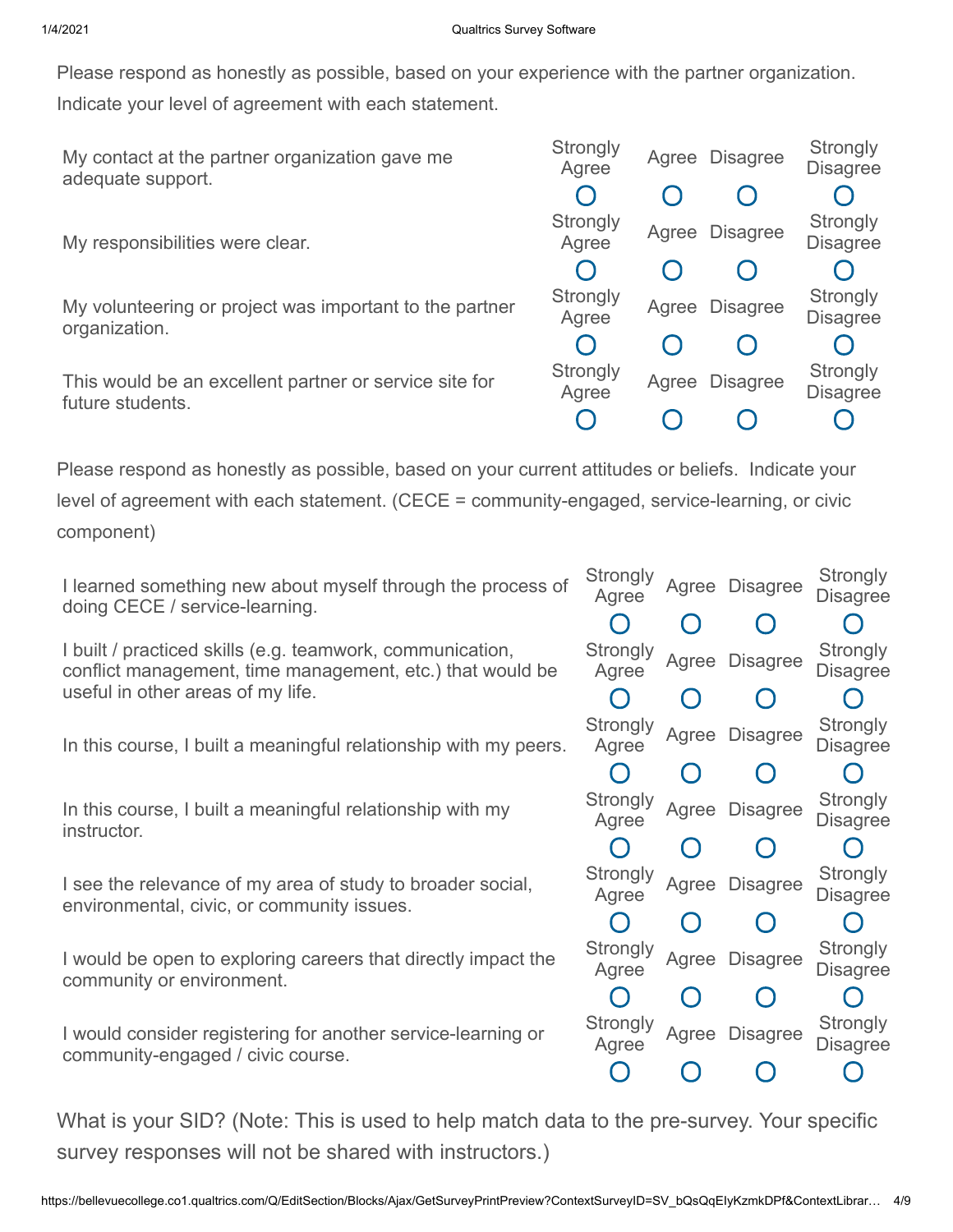Please answer these to the best of your knowledge.

| Was this your first quarter doing some sort of community-engaged or civic         |        | Yes No | Don't        |
|-----------------------------------------------------------------------------------|--------|--------|--------------|
| education (including service-learning) as part of a class.                        |        |        | Know         |
|                                                                                   |        |        |              |
|                                                                                   |        |        |              |
|                                                                                   |        |        | Yes No Don't |
| Did you complete the pre-survey for this experience?                              |        |        | Know         |
|                                                                                   |        |        |              |
|                                                                                   |        |        |              |
| Was participation in this community-engaged or civic component a required part of | Yes No |        | Don't        |
| class (i.e. NOT optional or for extra credit)?                                    |        |        | Know         |
|                                                                                   |        |        |              |
|                                                                                   |        |        |              |

These questions will collect demographic data. The data will be compiled for analysis; no individual responses will be shared, including with instructors. This data will help ensure greater effectiveness in Community-Engaged & Civic Education programs at Bellevue College. Responses to these questions are optional and individual responses will not be shared.

How old are you currently?

- Less than 18 years old
- $O$  18-24 years old
- $O$  25-29 years old
- 30-39 years old
- $O$  40-49 years old
- $O$  50+ years old

I identify as:

- Female
- Male
- Non-Binary
- 

**Other**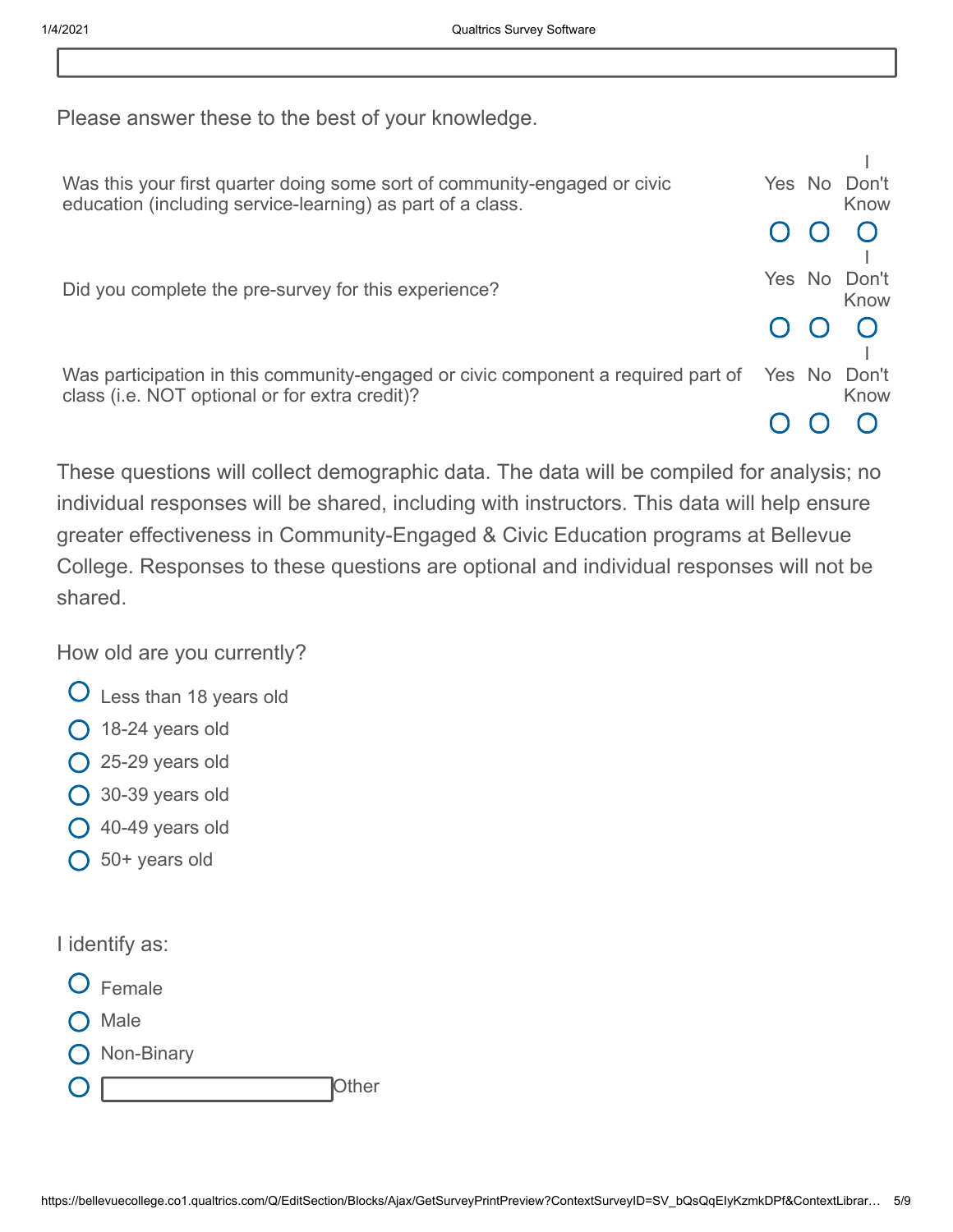I identify as: (select all that apply)

- American Indian, Alaska Native, Indigenous, or First Nations
- Asian, Asian American, or Desi (South-Asian) American
- Black or African American
- Hispanic or Latino/a/x
- Middle Eastern or North African
- Multiracial or Bi-Racial
- Native Hawai'ian or Pacific Islander
- White or European American

Prefer to Self-Describe

Prefer Not to Answer

I am (select any that apply):

- Disabled
- First in my family to attend college
- **Housing insecure**
- An immigrant or refugee
- An international student / Here on a student visa
- **Neurodiverse**
- A parent and/or caregiver
- A Running Start student
- Eligible for SNAP Benefits (me or my family)
- A transgender person
- Undocumented
- A veteran

Please take 10-15 minutes to respond to the written reflection questions on these two pages. Try to give as much as detail or depth as possible. These responses will help the RISE Learning Institute and your instructor better understand the impact of CECE, and make changes to programming and courses accordingly.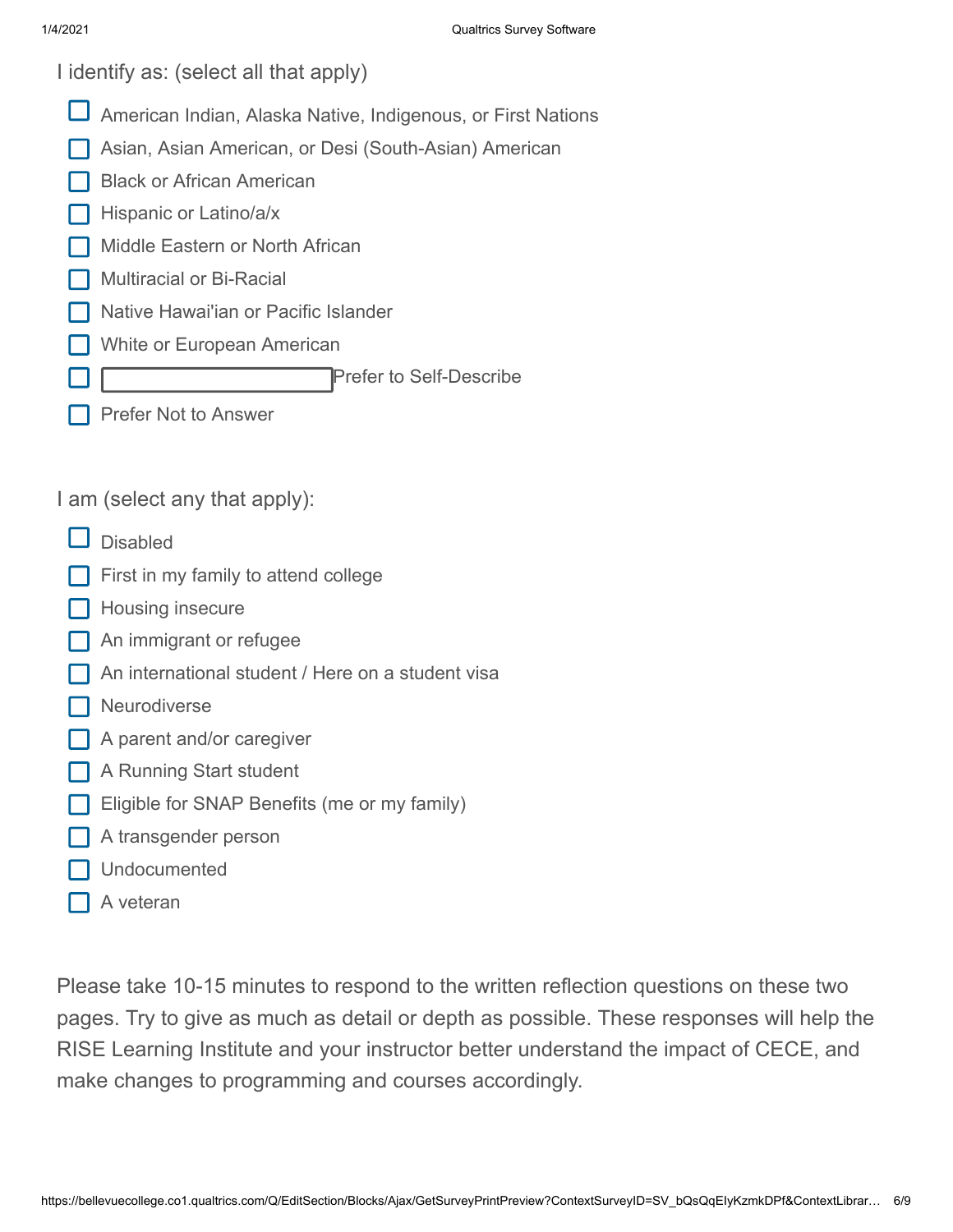Check with your instructor; completing these questions - with detail - may be required for your course.

What personal strengths or skills did you demonstrate through the Community-Engaged & Civic Education (CECE) component to this course? How were they demonstrated?

What did you learn about yourself in the process of doing the CECE component to the course? How did you grow? If comfortable, share a story from the class that demonstrates this personal learning or growth.

Describe one way in which the Community-Engaged & Civic Education (CECE) component helped you succeed in learning and/or applying the course content.

How satisfied would the partner organization / client be with your engagement or your final deliverable? Why? If no partner or client, how did the broader community benefit from your engagement?